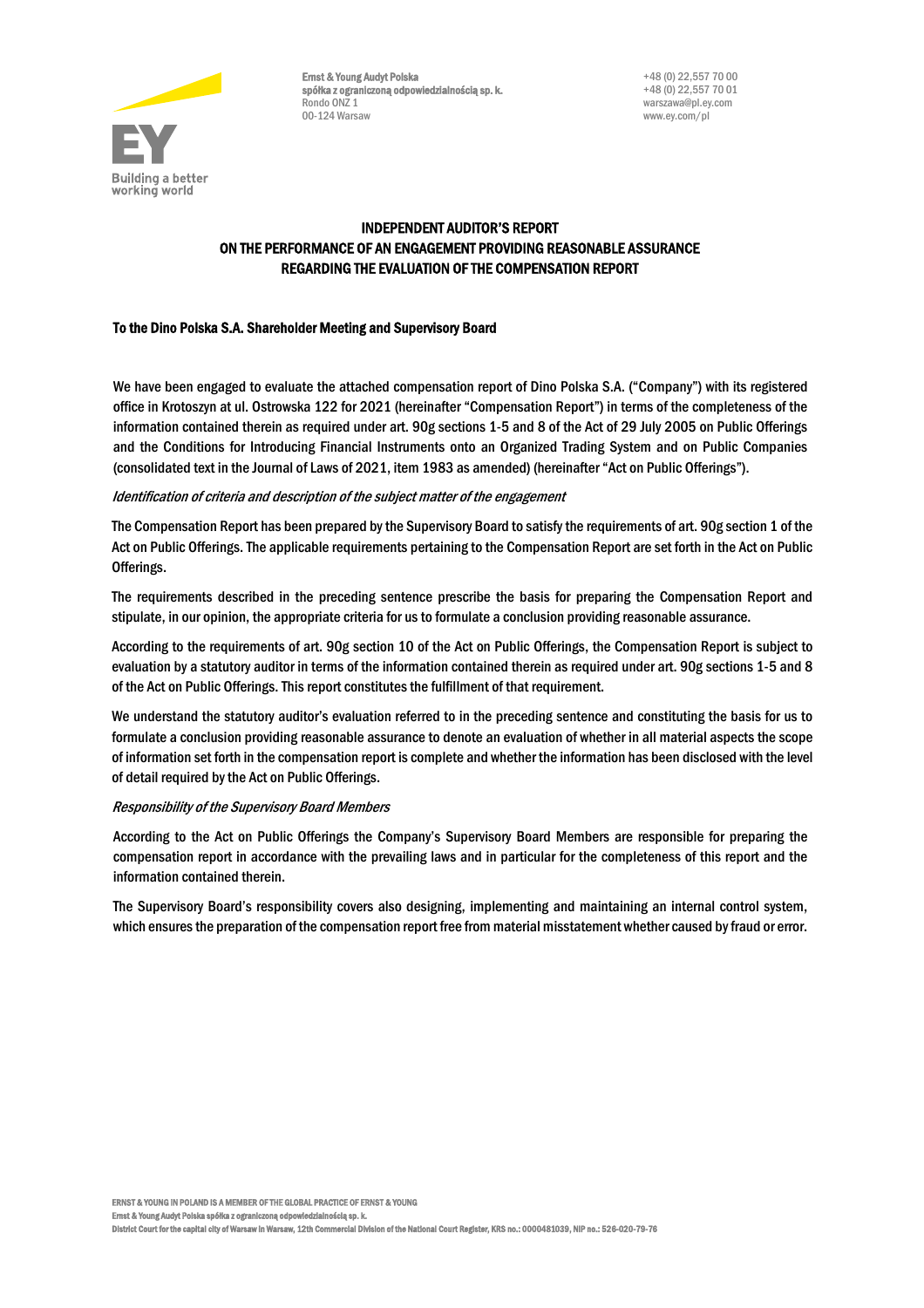

#### Statutory Auditor's responsibility

Our objective was to evaluate the completeness of the information set forth in the attached Compensation Report in respect of the criterion specified in the section *Identification of criteria and description of the subject matter of the engagement* and express an independent conclusion based on the evidence obtained on the performed assurance engagement providing reasonable assurance.

We performed this engagement in accordance with the regulations of the National Standard on Assurance Engagements other than Audit and Review 3000 (Z) in the wording of the International Standard on Assurance Engagements (ISAE) 3000 (revised) – "Assurance Engagements other than Audits or Reviews of Historical Financial Information", adopted under resolution no. 3436/52e/2019 by the National Chamber of Statutory Auditors on 8 April 2019 as amended (hereinafter referred to as: "NSAE 3000 (Z)").

This standard imposes an obligation on the statutory auditor to plan and perform procedures such that reasonable assurance is gained that the Compensation Report has been prepared completely in accordance with the specified criteria.

Reasonable assurance is a high level of assurance, but it does not guarantee that an engagement performed in accordance with NSAE 3000 (Z) will always reveal a material misstatement.

The selection of procedures depends on the statutory auditor's judgment, including on the statutory auditor's assessment of risk of material misstatements caused by fraud or error. While assessing this risk, the statutory auditor takes into account internal control related to the preparation of the complete report in order to plan the relevant procedures, which are supposed to provide the statutory auditor with sufficient evidence commensurate with the circumstances. The evaluation of the operation of the internal control system was not conducted for the purpose of expressing a conclusion about its operational effectiveness.

#### Summary of work performed and the limitations of our procedures

The procedures we planned and executed covered in particular:

- reviewing the body of the Compensation Report and comparing the information contained therein with the applicable requirements;
- reviewing the resolutions adopted by the Company's Shareholder Meeting regarding the compensation policy for Management Board and Supervisory Board Members and the Supervisory Board resolutions defining them in greater detail;
- ascertaining, by referencing the corporate documents, the list of persons to whom the requirement of disclosing information in the Compensation Report is applicable and ascertaining, by asking the persons responsible for preparing the Compensation Report, and when we deemed it to be appropriate, also directly asking the persons to whom the requirement of disclosing the information is applicable whether all the information contemplated by the criteria pertaining to the drafting of the Compensation Report has been disclosed.

Our procedures aimed solely to obtain evidence that the information incorporated by the Supervisory Board in the Compensation Report in terms of its completeness is consistent with the applicable requirements. The purpose of our work was not to evaluate the sufficiency of the information disclosed in the Compensation Report in terms of the purpose of preparing the Compensation Report or to evaluate the correctness and the accuracy of the information contained therein, in particular the amounts disclosed there, including the estimates made for previous years, the figures, dates, recognition in the breakdown, methods of allocation and consistency with the compensation policy adopted by the Shareholder Meeting.

The Compensation Report was not subject to an audit within the meaning of the National Audit Standards. During the course of the assurance procedures performed we did not conduct an audit or review of the information used to prepare the compensation report and for that reason we do not accept responsibility for the issuance or update of any reports or opinions regarding the Company's historical financial information.

We believe that the evidence we have obtained constitutes a sufficient and appropriate basis for us to express the conclusion below.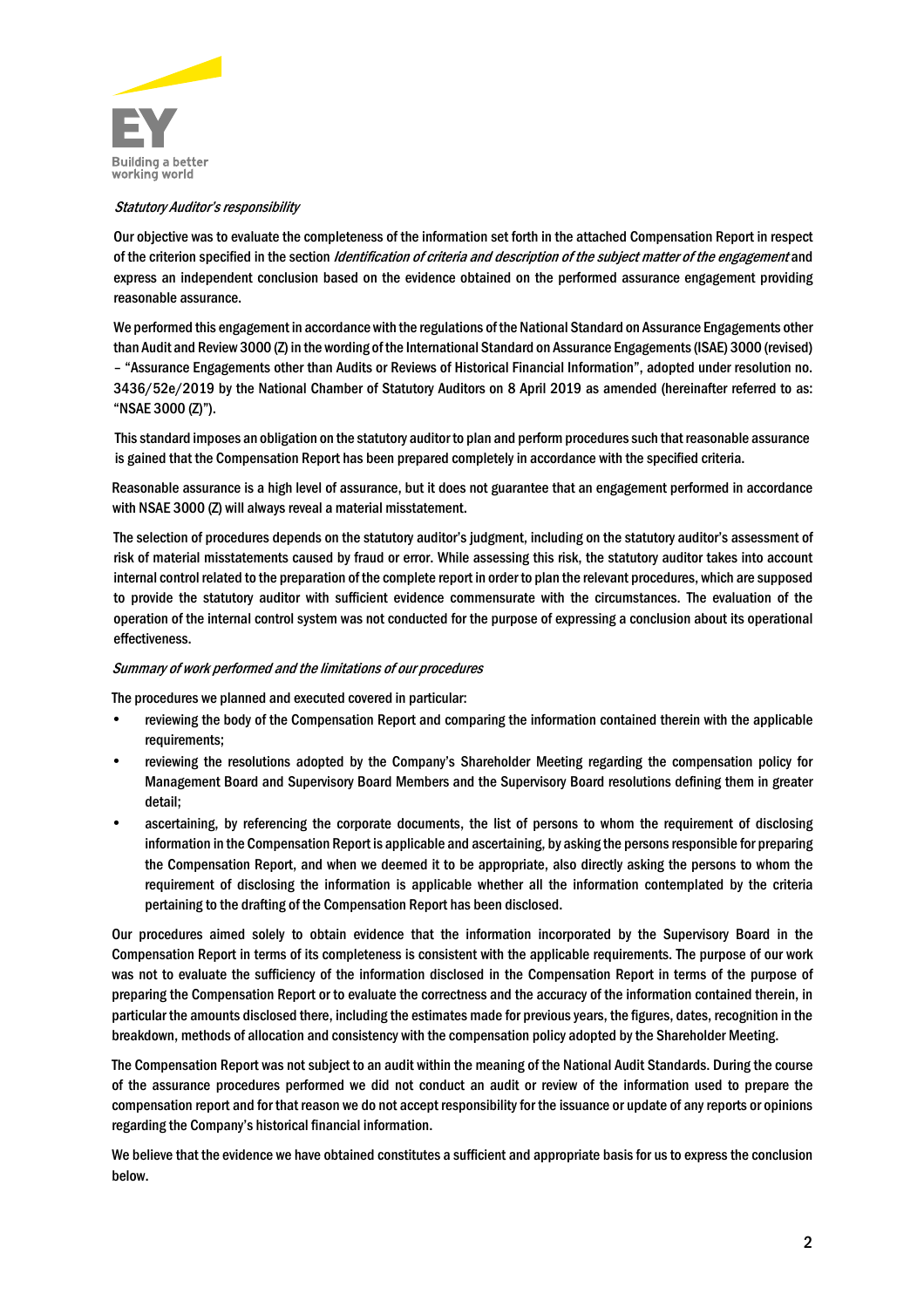

## Ethical requirements, including independence

While performing the engagement, the statutory auditor and the audit firm complied with the requirements of independence and other ethical requirements specified in the International Code of Ethics for Professional Accountants (including the International Independence Standards) endorsed by the International Ethics Standards Board for Accountants adopted by resolution no. 3431/52a/2019 of the National Chamber of Statutory Auditors on 25 March 2019 on the principles of professional ethics of statutory auditors (hereinafter: "IESBA Code"). The IESBA code is based on the core principles concerning integrity, objectivity, professional competence and due diligence, confidentiality and professional conduct. We also complied with other requirements of independence and ethics, which are applicable to this assurance engagement in Poland.

#### Quality control requirements

The audit firm applies National Standards on Quality Control in the wording of the International Standard on Quality Control 1 – "Quality Management for Firms That Perform Audits or Reviews of Financial Statements, or Other Assurance or Related Services Engagements" adopted by resolution no. 2040/37a/2018 of the National Chamber of Statutory Auditors on 3 March 2018, as amended (hereinafter referred to as "NSQC").

In accordance with the requirements of NSQC, the audit firm maintains a comprehensive quality control system covering documented policies and procedures related to conformity with ethical requirements, professional standards as well as applicable legal and regulatory requirements.

#### **Conclusion**

The statutory auditor's conclusion was formed based on the issues described above, and therefore the conclusion should be read taking into account these issues.

In our opinion, the attached Compensation Report in all material aspects contains all of the elements enumerated in art. 90g sections 1-5 and 8 of the Act on Public Offerings.